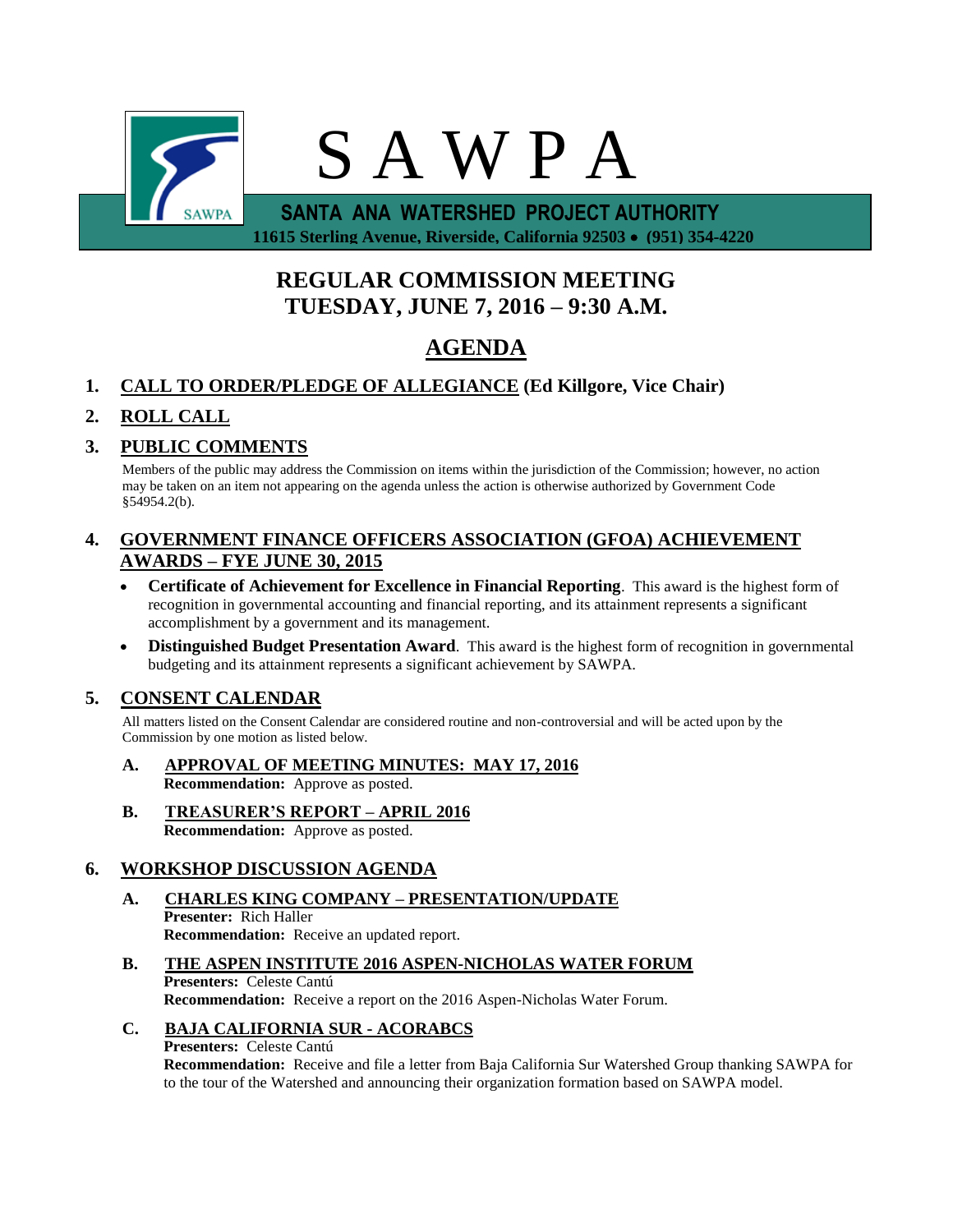#### **D. U.S. BUREAU OF RECLAMATION BASIN STUDY UPDATE DRAFT PROPOSAL FRAMEWORK (CM#2016.39)**

#### **Presenters:** Ian Achimore and Mike Antos

**Recommendation:** Receive and file an update on the Basin Study Update proposal draft framework for the U.S. Bureau of Reclamation in updating the One Water One Watershed 2.0 Plan to comply with Proposition 1 Integrated Regional Water Management requirements and incorporate the best available science and data.

#### **E. INLAND EMPIRE BRINE LINE REACH 5 REHABILITATION AND IMPROVEMENT PROJECT – PHASE 2 (NICHOLS ROAD RELOCATION)**

**Presenters:** David Ruhl

**Recommendation:** Receive an update on the relocation of Reach V of the Inland Empire Brine Line to Nichols Road.

### **7. NEW BUSINESS**

#### **A. UNION PACIFIC RAILROAD PIPE PROTECTION PROJECT – REACH 4E (CM#2016.36)**

#### **Presenter:** Carlos Quintero

**Recommendation:** Approve the transfer of \$259,848.64 from Brine Line Reserves to the Brine Line Operating Budget to pay Union Pacific's final invoice #90062492.

#### **B. RIVERSIDE COUNTY MULTI-JURISDICTIONAL HAZARD MITIGATION PLAN (CM#2016.37)**

**Presenters:** Carlos Quintero

**Recommendation:** Direct the General Manager to submit a Letter of Commitment as a participating jurisdiction in Riverside County Operational Area Multi-Jurisdictional Hazard Mitigation Planning.

#### **C. MEMORANDUM OF UNDERSTANDING WITH FONTANA WATER COMPANY TO ACCEPT LOCAL COST-SHARE FOR THE WATER-ENERGY COMMUNITY ACTION NETWORK PROJECT (CM#2016.38)**

**Presenters:** Mike Antos

**Recommendation:** Authorize the General Manager to execute the Memorandum of Understanding (MOU) with the Fontana Water Company.

#### **8. INFORMATIONAL REPORTS**

**Recommendation:** Receive and file the following oral/written reports/updates.

#### **A. CHAIR'S COMMENTS/REPORT**

#### **B. COMMISSIONERS' COMMENTS**

#### **C. COMMISSIONERS' REQUEST FOR FUTURE AGENDA ITEMS**

#### **9. CLOSED SESSION**

**A. CONFERENCE WITH LEGAL COUNSEL – EXISTING LITIGATION PURSUANT TO GOVERNMENT CODE SECTION 54956.9(d)(1)**

Name of Case: Spiniello Companies v. Charles King Company, Inc., Santa Ana Watershed Project Authority, The Ohio Casualty Insurance Company (Superior Court of Los Angeles BC616589)